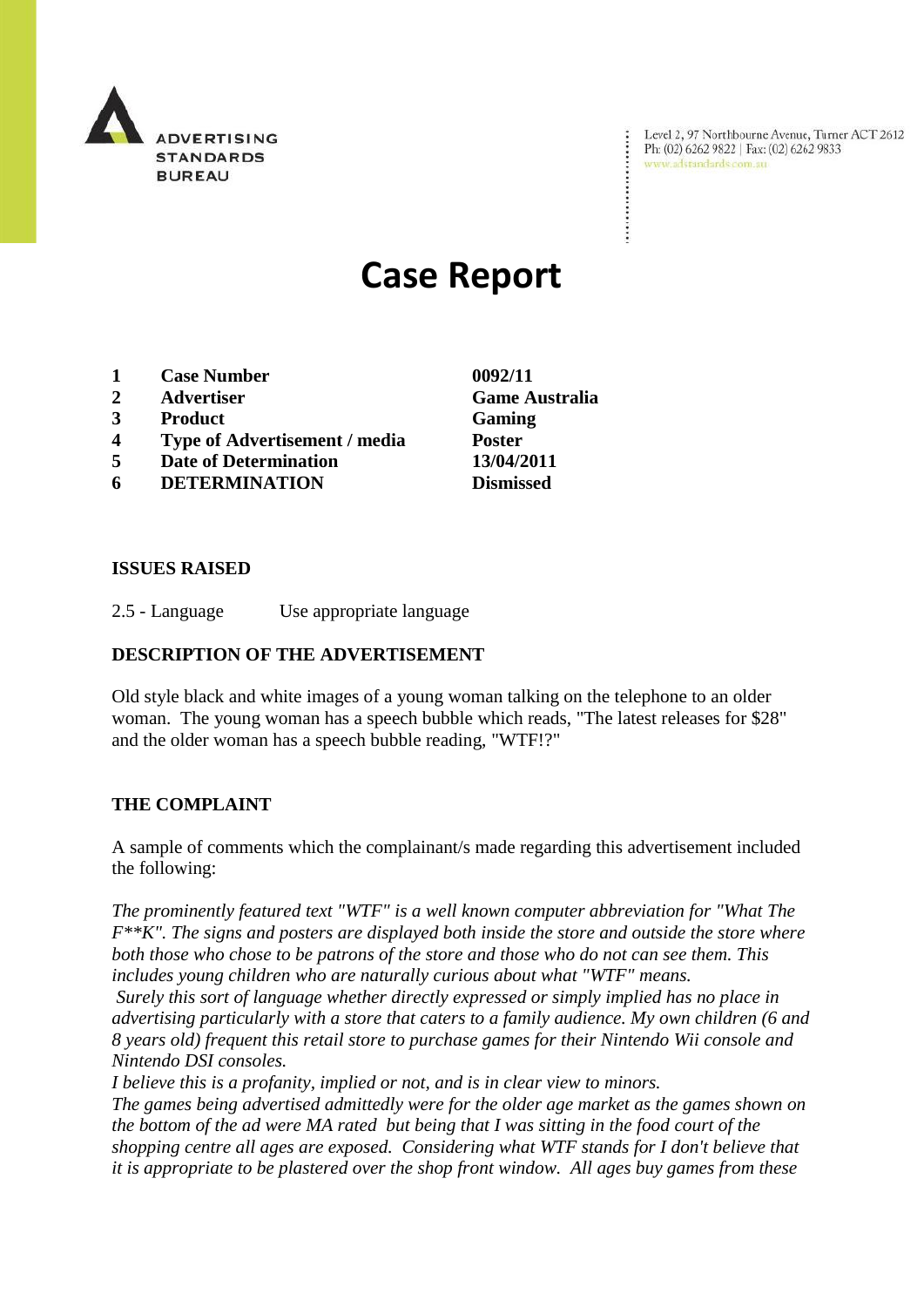*stores and young children shouldn't be exposed to this type of advertising I don't believe. If I have the interpretation of WTF wrong I would love to know the non explicit meaning so I can truthfully tell my children what it stands for!*

## **THE ADVERTISER'S RESPONSE**

Comments which the advertiser made in response to the complainant/s regarding this advertisement include the following:

*We understand that 2 complaints have been raised under subsection 2 of the Australian Association of National Advertisers (AANA) Advertisers Code of Ethics regarding Game Australia"s current Why Trade For-less (WTF) promotional campaign. Game Australia is not a member of the AANA and is accordingly not subject to the selfregulatory codes published by the AANA. However, Game Australia takes complaints which affect its reputation seriously and therefore we are responding to your letter. Game Australia considers the complaints attached to your letter of 17 March to be without* 

*merit and is surprised that these complaints have been brought to its attention. Please provide these attached documents to the members of the Australian Standards Board (ASB) for consideration during its meeting on 27 March 2011:*

- *• a description of the advertisement in issue;*
- *• several examples of Game Australia"s use of the advertisement; and*
- *• Game Australia"s comments for consideration.*

*We have not attached a script, details of CAD number or CAD rating because the advertisement was not run on radio or television. The advertisement was not created by an advertising agency.*

*Finally, we note that the Why Trade For-less (WTF) Campaign will end on 7 April 2011, shortly after which time all of the advertising and marketing material bearing the advertisement the subject of the complaint will be removed from view.*

*1. Comprehensive Comments*

*Game Australia is a specialist retailer of PC and video games, video consoles and related accessories. It has 95 stores across Australia and is one of only three Australian retailers who, in addition to new games, also trade in pre-owned games (the others being JB Hi-Fi and EB Games). Pre-owned games (or trade-ins) may only be traded by law by and with people over the age of 18 years or with the guardianship of a person over the age of 18. The advertisement in issue is part of Game Australia"s campaign titled "Why Trade Forless" (the WTF Campaign). It was designed to raise awareness of and promote trade in preowned video games. Given the legal age requirements for trading in pre-owned games, it is targeted to catch the interest of people over the age of 18 in relation to trading in pre-owned games. Game Australia does not accept that it has done so in a manner that could offend a reasonable person of any age.*

*The WTF Campaign advertisement features three main scenes. The first, shows a woman on a telephone with the speech bubble that says "the latest releases for \$28\*". The second scene follows immediately and shows a second woman with the speech bubble that says "WTF!?" The third is placed either immediately after or adjacent to the first two scenes. The third scene provides the deal on offer and the condition indicated by the asterisk in the first scene. The third scene states "when you trade one selected game" and then below this are the words*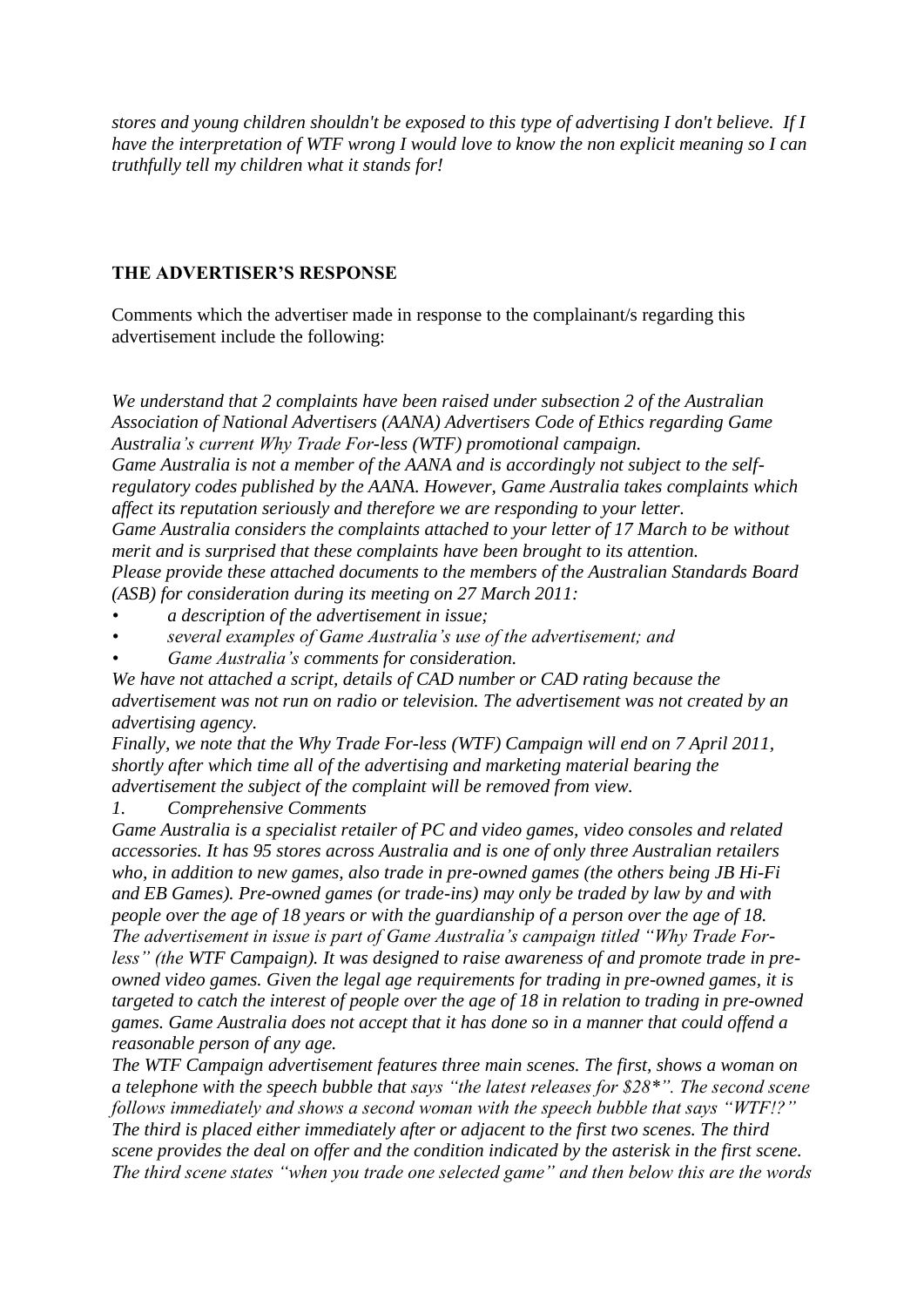*"Terms and Conditions Apply. See staff for details. "WTF!?" stands for "Why Trade Forless!?"*

*2. Complaint*

*A letter from the Australian Standards Bureau (ASB) dated 17 March 2011 provided Game Australia with two complaints (the Complaints) raised under section 2 of the AANA Advertiser Code of Ethics (the Code). While Game Australia is not a member of the AANA and is not subject to the Code, it provides the following comments as to why the two complaints should be dismissed.*

*The Complaints assert that Game Australia"s use of the letters "WTF" in its advertising conveys a particular phrase, and that the phrase includes an obscenity. Accordingly, Game Australia understands that the ASB considers that Game Australia may have breached subsection 2.5 of the Code.* 

*The Complaints also indicate that Game Australia"s WTF advertisement would be seen by children who may query the meaning of the combination of those letters with their parents / guardians. First, it must be acknowledged that this advertising is not directed "to" children as provided for in sub-section 2.4 of the Code. Second, as discussed below, all of Game Australia"s advertising clearly states the meaning of WTF to be "Why Trade For-Less". Accordingly, Game Australia has taken positive steps to provide parents and children with an easily accessible explanation as to the meaning of the combination of letters "WTF" in the context of video games. For this reason, Game Australia is of the view that sub-section 2.4 of the Code is not in issue but reserves its right to provide further comprehensive comment should the ASB assert otherwise.*

*Sub-section 2.5 of the Code*

*Understanding that sub-section 2.5 of the Code provides that:*

*"2.5 Advertising or Marketing Communications shall only use language which is appropriate in the circumstances and strong or obscene language shall be avoided, the inference in the Complaints is that Game Australia"s WTF advertising campaign uses language which is strong or obscene. Game Australia rejects this contention for several reasons, including:*

*• Game Australia"s advertising does not use a strong or obscene word or phrase, it only uses letters;*

*• there are a variety of expressions understood by the use of the letters "WTF" together which are not obscene;*

*• even if WTF is considered to "impute" the phrase alleged, the abbreviation does not offend community standards as observed by IP Australia; and*

*• all of Game Australia"s advertising and marketing communications provide a clear explanation that WTF in this context means "Why Trade For-less (as can be seen in the attached examples of those communications).*

*2.1 Why Trade For-less*

*It is clear that Game Australia"s advertising does not expressly use strong or obscene language. Accordingly, it does not breach section 2 of the AANA Code of Ethics.* If this is not accepted, the question then becomes what does "WTF" convey and is it offensive *to Australian community standards?*

*Game Australia strongly believes that its WTF Campaign only uses language which is appropriate in the circumstances and rejects any contention that the WTF Campaign uses strong or obscene language. The WTF Campaign was created to promote awareness of Game Australia"s business in trading pre-owned video games. Since Game Australia is legally prohibited from trading pre-owned video games with people who are under the age of 18 (unless accompanied by someone who is over the age of 18), the campaign was styled to appeal to the market of gamers over the age of 18. Accordingly, it attempted to tie the idea of*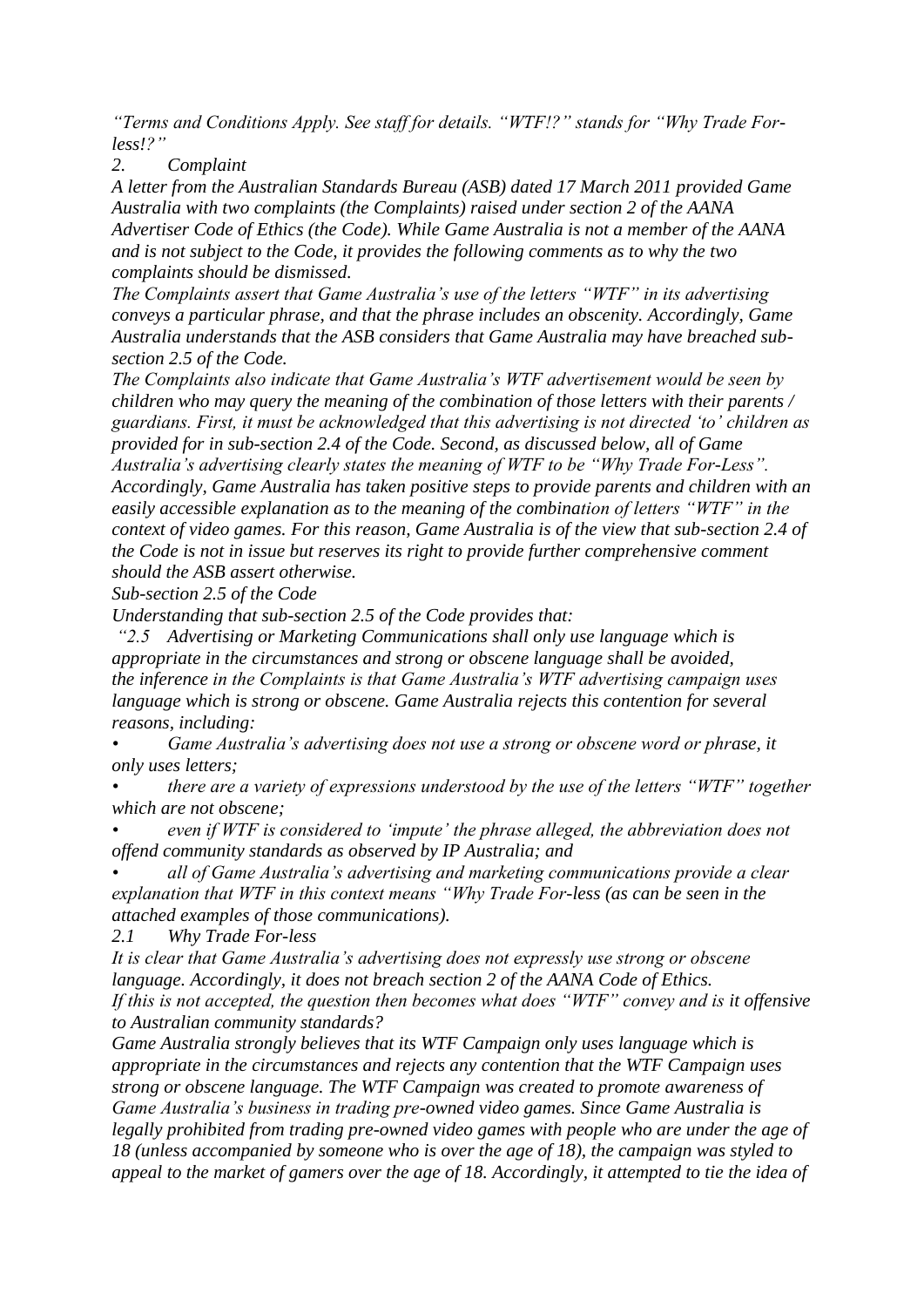*trading pre-owned video games for new games with a play on an acronym to stir the intellect of the customer to "question" what the promotion was about. To fully promote the idea behind the campaign and provide the "answer", Game Australia included its intended meaning of the acronym on all of its advertising. As can be seen on each of the attached examples of Game Australia"s marketing and advertising material, wherever WTF is used, it also provides ""WTF!?" stands for "Why Trade For-less!?""*

*2.2 Use of WTF* 

*WTF considered in context*

*Any combination of letters can, with imagination and creativity, be interpreted as acting as an acronym for one meaning or another. Game Australia accepts that some acronyms are better known than others. A good example of this is the acronym "LOL". Some people take this to mean "Lots of Love" and others "Laugh Out Loud". But in each use, the letters must be considered in the context of the situation.*

*Although the complainants have expressed concern that "WTF" indicates an abbreviation for particular words, the ASB is no doubt also aware that as a combination of letters, WTF is in common use as an acronym for all manner of alternate meanings including (but not limited to) those excerpted below which may be appropriate in relation to the Australian gaming industry:*

*Acronym Commonly Understood Meaning*

*WTF What"s This For?*

*WTF What If*

*WTF Why The Face?*

*WTF Work Time Fun (a Play Station Portable video game)*

*WTF Warcraft Text File (World of Warcraft)*

*WTF Whiskey Tango Foxtrot*

*WTF What The Freak*

*WTF Welcome To Fun*

*WTF Where"s The Fire?*

*WTF Weapons Task Force (Computer gaming)*

*WTF Wow, That"s Fun!*

*WTF World Trade Federation*

*WTF Working Title Films*

*WTF Worse Than Failure*

*WTF Weekly Top Five*

*WTF Waking The Fallen*

*Considering WTF in the context of video game advertising, where a clear explanation of the meaning of the combination of letters "WTF!?" is provided on the face of the advertising materials, Game Australia does not accept that its WTF Campaign contravenes subsection 2.5 of the AANA Advertiser Code of Ethics.*

*WTF in the community*

*Though Game Australia was not using WTF as a trade mark in this instance, material accepted as a trade mark can be a useful guide on community standards since subsection 42(a) of the Trade Marks Act 1995 (Cth) requires IP Australia to reject an application for registration of a trade mark which "contains or consists of scandalous matter".* 

*IP Australia has itself noted in its Trade Mark Examiner"s manual that "[l]ess commonly used expressions, particularly where they also have a double meaning, are far less likely to be offensive to any significant element of society. Calculated concealment of the words or a clever disguising within a device element may create an acceptable trade mark" which is no way offensive, scandalous or constitutes strong or obscene language.*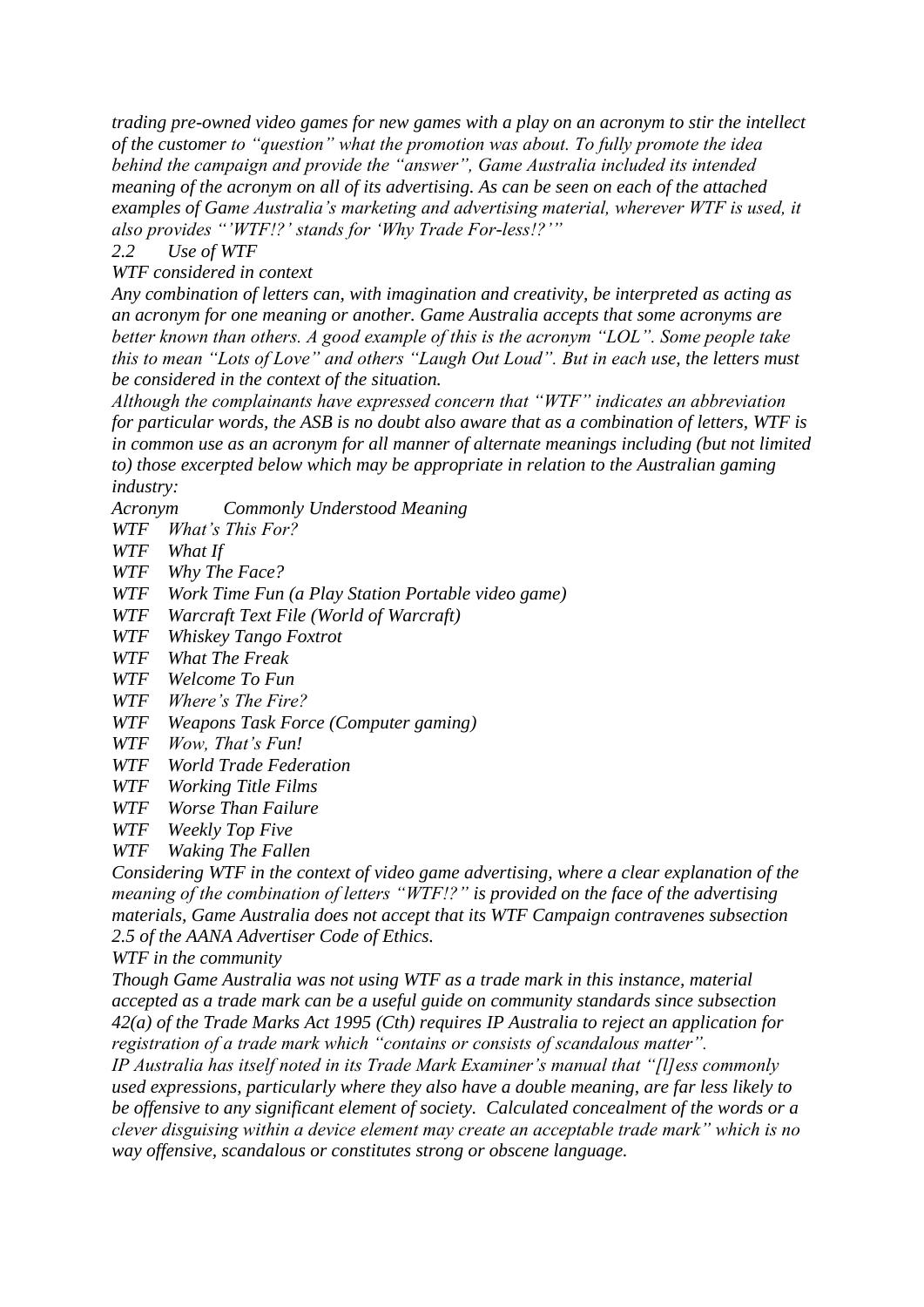*In this light, we further draw the ASB"s attention to the fact that an application has been made by a party unrelated to Games Australia and accepted by IP Australia for the combination of letters "W" "T" and "F" in relation to clothing, headwear and footwear. The fact that IP Australia has permitted registration of a trade mark constituted solely by the combination of letters "W" "T" and "F" clearly indicates that IP Australia"s comprehensive examination of public material and community standards has lead it to conclude that WTF is not in any way offensive, scandalous or constituting strong or obscene language. In view of the above, and taking into account:*

*- that Game Australia has not used strong or obscene language;*

*- that Game Australia has incorporated an understandable and accessible explanation as to the meaning of the combination of letters WTF!? in its point of sale material;*

*that the combination of letters "W", "T" and "F" is in common use as an acronym for a range of diverse goods and services, has been regarded as an acceptable trade mark by IP Australia and has a wide array of divergent meanings,*

*Game Australia believes that the advertisement the subject of the complaints does not breach section 2 of the AANA Advertising Code of Ethics and accordingly the complaints should be dismissed.*

# **THE DETERMINATION**

The Advertising Standards Board ("Board") considered whether this advertisement breaches Section 2 of the Advertiser Code of Ethics (the "Code").

The Board noted the complainant's concern that the advertisement uses inappropriate language.

The Board reviewed the advertisement and noted the advertiser's response.

The Board considered whether the advertisement was in breach of section 2.5 of the Code. Section 2.5 of the Code states: "Advertising or Marketing Communications shall only use language which is appropriate in the circumstances and strong or obscene language shall be avoided"

The Board noted the advertiser"s response that the WTF Campaign was created and styled to appeal to the market of gamers over the age of 18. To promote the idea behind the campaign, Game Australia included its intended meaning of the acronym ie: ""WTF!?" stands for "Why Trade For-less!?""

The Board noted that it has previously considered advertisements which have used acronyms to appeal to a younger adult market. Consistent with previous decisions the Board considered that the use of the acronym 'WTF' was not of itself strong or obscene language. The Board noted that the advertisements are large poster advertisements and available to a broad audience. The Board considered that the acronym was in line with the interests of the target audience of over 18 year olds.